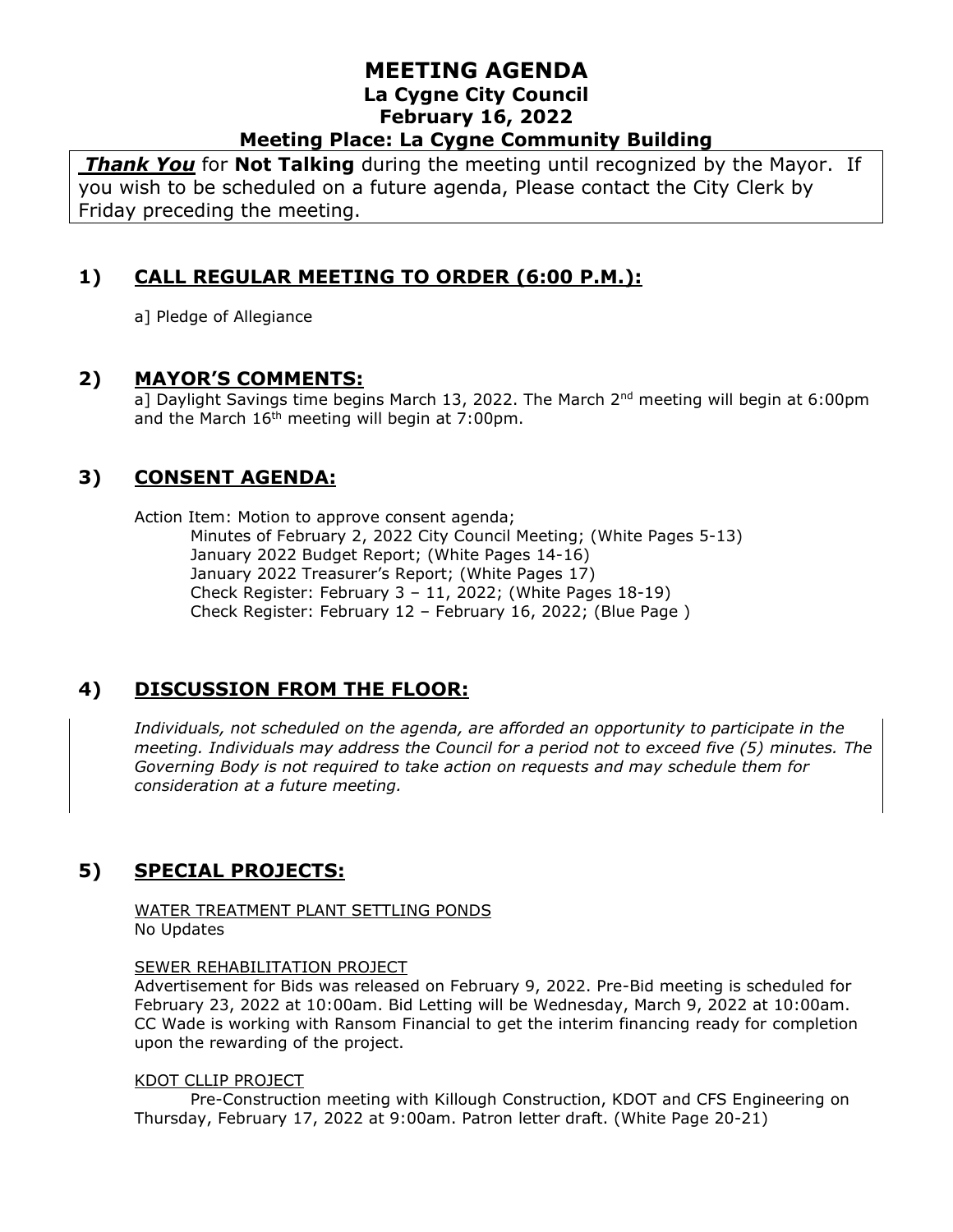## **5) SPECIAL PROJECTS:**

#### LA CYGNE FIRE STATION

CC Wade is working with SEKRPC on the revisions to the narratives in preparation to submit the grant application by the week of February 21-25, 2022.

#### AMERICAN RESCUE PLAN FUNDS (ARPA)

The first annual Project and Expenditure Report for ARPA Local Fiscal Recovery Funds is due to the US Treasury by April 30, 2022.

## **6) REPORTS OF CITY OFFICERS:**

- $\checkmark$  City Attorney Burton Harding (Blue Pages)
- ✓ Police Chief Tina Fenoughty (Blue Pages)
- $\checkmark$  Codes Officer Allison Fox (Blue Pages )
- $\checkmark$  Public Works Department Dan Nasalroad (Blue Pages)
- $\checkmark$  Fire Chief Dan Nasalroad
- $\checkmark$  City Clerk Jodi Wade (Blue Pages)

## **7) REPORTS OF COUNCIL COMMITTEES:**

- a] Water & Gas --------------------------------------- Danny Curtis --------- Keith Stoker
	- ✓ Raymond James Financials ran some refunding analysis on the Water GO Bonds Series 2015(a)(b). Would the committee like to review the analysis with CC Wade? The refunding would consist of shortening the term from maturity date of 2055 to either 2045 or 2055. There is a potential for savings in the range of \$223,299 - \$485,370. C Wade is working the numbers to determine if the current water rate would be capable to cover the increase amount in annual payments and still have some funding available to put in reserves
- b] Street --------------------------------------------- Jerome Mitzner ------ Thomas Capp ✓ RFQs for Stormwater Master plan review. BG Consultants, PEC and Bartlett & West participated in an interview session with the Council at a special meeting prior to the Regular Council meeting.
- c] Sewer ---------------------------------------------- Keith Stoker --------- Thomas Capp d] Cemetery ------------------------------------------ Danny Curtis -------- David Brenneman e] Public Safety --------------------------------------- Jerome Mitzner ----- Keith Stoker ✓ Guide for renters, landlords, and homeowners (At the Table). Utility Clerk Gore has also acquired a copy of Pleasanton, KS and Osawatomie, KS landlord policy and programs. What day would the Council like to schedule a workshop? f] Community Building ------------------------------ David Brenneman -----Thomas Capp h] Employee Relations & Training ------------------ Jerome Mitzner ------ Danny Curtis
- d] Park ------------------------------------------------ David Brenneman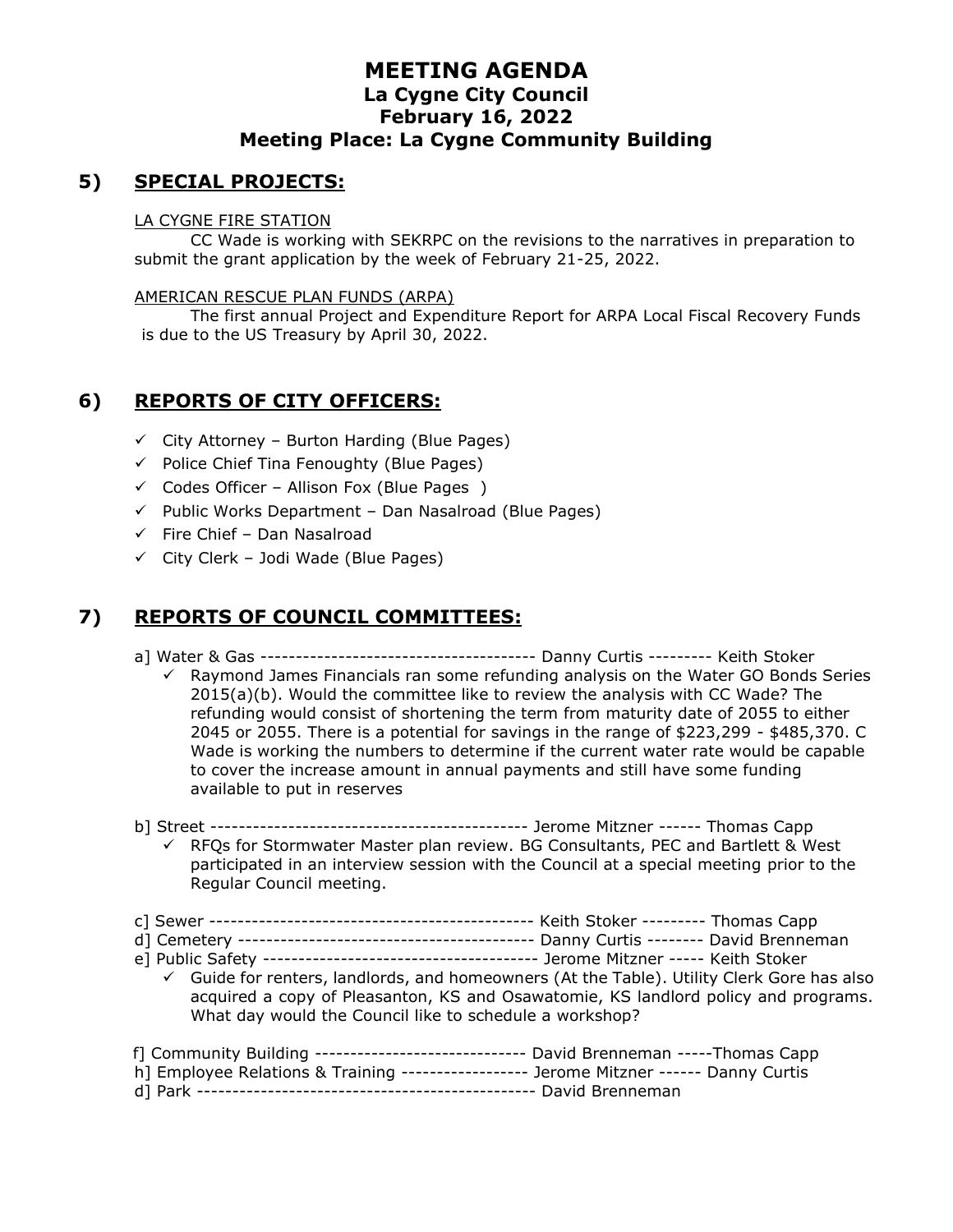## **8) SPECIAL COMMITTEE REPORTS:**

- a] Emergency Management None
- b] Swanfest Committee None

c] Planning & Zoning Commission – Completed review of community Survey questions. The survey will be mailed out this week and will also be available on the City Website, Facebook page, and at the businesses around town. The 1<sup>st</sup> Community workshop will be held at the La Cygne Library on March 22, 2022 at 6:00pm. The Planning & Zoning Commission, by motion, changed the meeting day and time to the second Wednesday of each month at 6:00pm at the La Cygne Community Building.

## **9) UNFINISHED BUSINESS:**

a] 307 Swan Street. Property owned by Lincoln Township. Annual Building Storage agreement with Lincoln Township. (White Pages 22-23)

b] Installation of an electrical pedestal in Thayer Park to provide power at the small shelter during Halloween and Christmas. The Chamber of Commerce was in agreement to at least take a look at what the cost would be to set up electricity for the park. CC Wade will get an estimate from Evergy.

c] A resolution of the City of La Cygne, Linn County, Kansas regarding employee safety practices and procedures for COVID-19. CC Wade is still working on a draft.

### **10) NEW BUSINESS**

a] Resignation letter from Jeff Fulk, Planning & Zoning Commission member, effective February 1, 2022. (White Page 24)

b] Workshop to review Chapter IV. Building and Construction, Article 2. Dangerous and Unfit Structures, Section 4-201 through 4-213 and Article 4. Mobile Homes and Mobile Home Parks, Section 4-401 through 4-413, as well as Chapter VII. Health and Welfare, Article 7. Minimum Housing Code, Section 7-701 through 7-719.

### **EXECUTIVE SESSION:**

a] I move the city council recess into executive session to discuss \_\_\_\_\_\_\_\_\_\_\_\_\_\_ pursuant to \_\_\_\_\_\_\_\_\_\_\_\_\_\_\_\_\_\_\_\_\_\_\_\_. The open meeting will resume in the city council meeting area at  $p.m.$ 

# **11) OTHER BUSINESS**

# **12) NOTES & COMMUNICATIONS TO COUNCIL**

A] Planning & Zoning Meeting minutes 12/2/2021 and 1/27/2022 (White Pages 25-30)